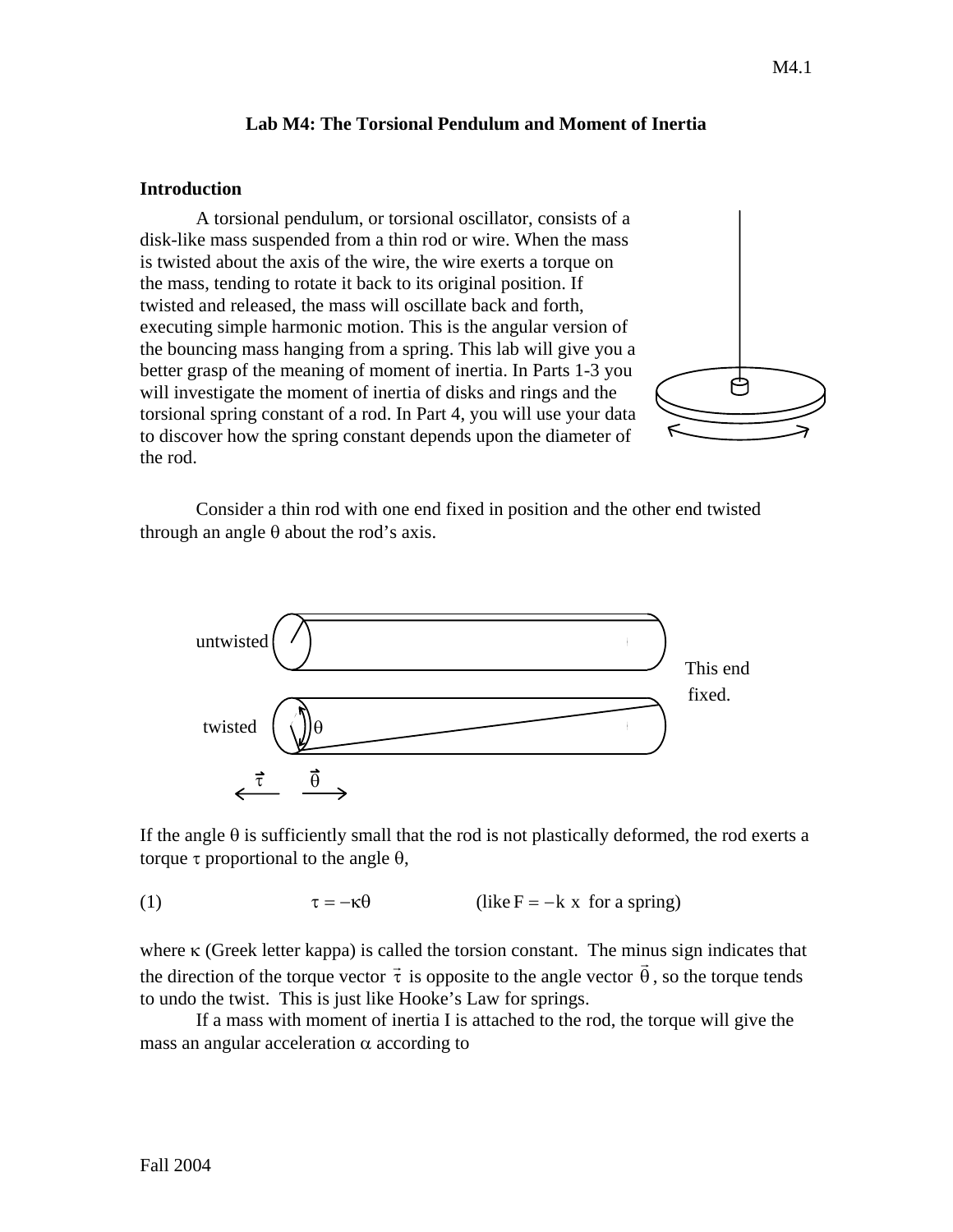(2) 
$$
\tau = I \alpha = I \frac{d^2 \theta}{dt^2}
$$
 (like F = ma = m  $\frac{d^2 x}{dt^2}$ )

Combining (1) and (2) yields the equation of motion for the torsional pendulum,

$$
I \frac{d^2 \theta}{dt^2} = -\kappa \theta
$$
 (like  $m \frac{d^2 x}{dt^2} = -kx$ )

(4) 
$$
\frac{d^2\theta}{dt^2} = -\frac{\kappa}{I} \theta
$$

The solution to this differential equation is

(5) 
$$
\theta(t) = \theta_m \cos(\omega t + \phi) \qquad \text{(like } x(t) = x_m \cos(\omega t + \phi))
$$

(6) 
$$
\omega = \sqrt{\frac{\kappa}{I}}
$$
 (like  $\omega = \sqrt{\frac{k}{m}}$ )

where  $\theta_m$  and  $\varphi$  are constants which depend on the initial position and angular velocity of the mass. (The equation of motion is a second order differential equation so its solution must have two constants of integration.)  $\theta_m$  is the *maximum* angle;  $\theta$  oscillates between + $\theta_m$  and - $\theta_m$ .

The constant  $\omega$  is related to the frequency f and the period T of the simple harmonic motion by

(7) 
$$
\omega = 2\pi f = \frac{2\pi}{T}.
$$

So, from  $(6)$  and  $(7)$ , the period T is given by

(8) 
$$
T = 2\pi \sqrt{\frac{I}{\kappa}}.
$$

It's always good to stare at a formula like this until it makes physical sense. If the wire is very stiff (large κ) then the mass oscillates rapidly and period T is short. If the mass is large so that I is large, then its oscillates slowly and T is long.

The torsion constant can be determined from measurements of T if I is known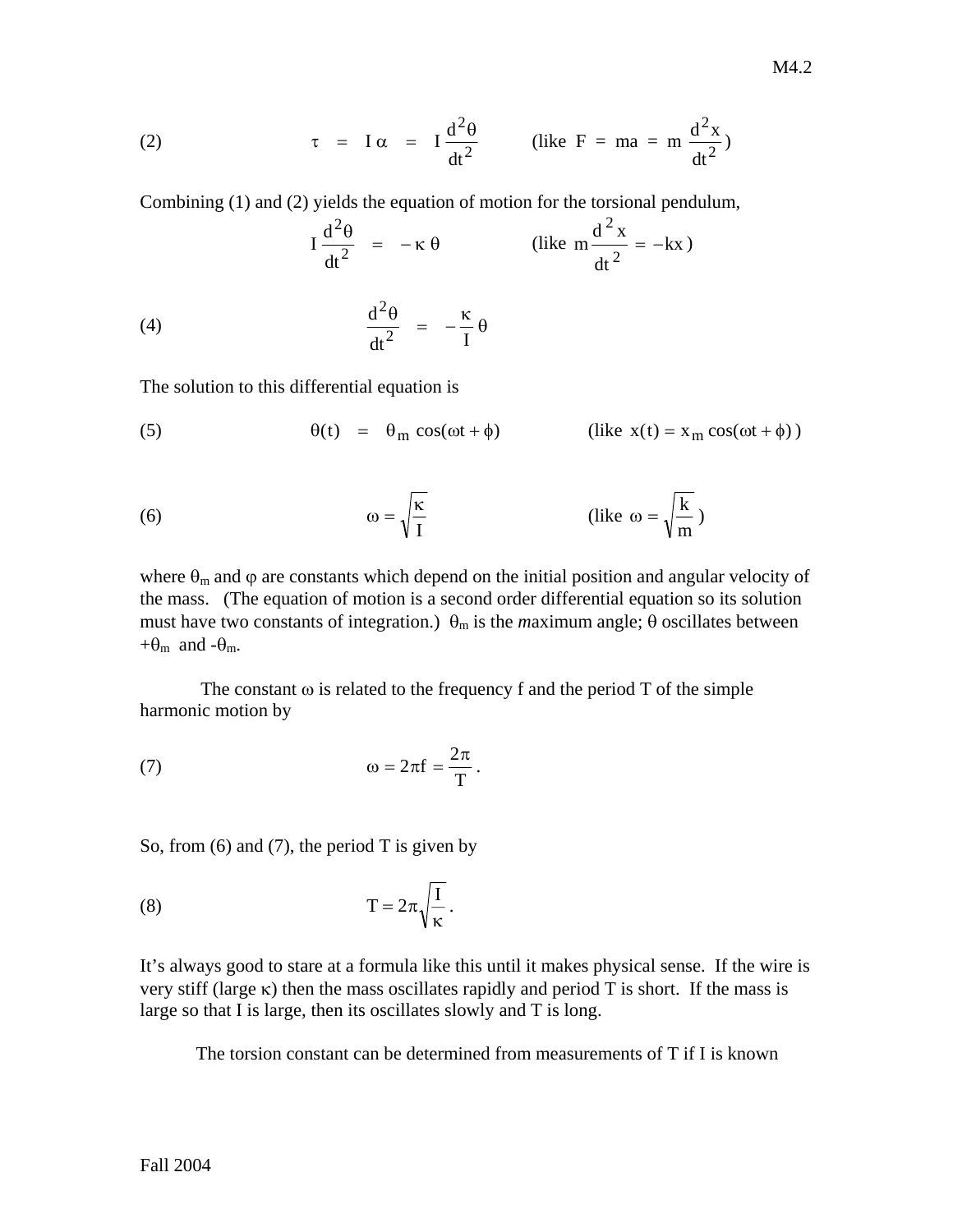(9) 
$$
\kappa = 4\pi^2 \frac{I}{T^2}.
$$

 Conversely, if κ is known, the moment of inertia I can be determined from measurements of T,

(10) 
$$
I = \kappa \frac{T^2}{4\pi^2}.
$$

#### **Experiment**

In this first part of this experiment, you will compute the moments of inertia of a disk and an annulus from measurements of the masses and dimensions. In the second part, you will determine the torsion constant of a rod from measurements of T, using a solid disk as a torsion mass. From the definition of moment of inertia I,

$$
(11) \t\t\t I = \sum_{i} m_i r_i^2,
$$

it can be shown (you will show it!) that for a solid disk of mass  $M_{disk}$  and radius R with the axis of rotation along the symmetry axis,

(12) 
$$
I_{disk} = \frac{1}{2} M_{disk} R^2.
$$

Thus  $I_{disk}$  can be computed from measurements of M and R. Notice that the thickness of the disk does not enter into eq'n (12).



In the third part, you will add to the disk an annular ring with inner radius  $R_1$  and outer radius  $R_2$ . If the mass of the annulus is  $M_{ring}$ , its moment of inertia is

(13) 
$$
I_{ring} = \frac{1}{2} M_{ring} (R_1^2 + R_2^2).
$$

[This formula can be understood qualitatively as follows: From (11), the I of a ring of negligible radial thickness is  $MR<sup>2</sup>$ . The formula (13) is the average I of two rings, one of radius  $R_1$  and one of radius  $R_2$ .]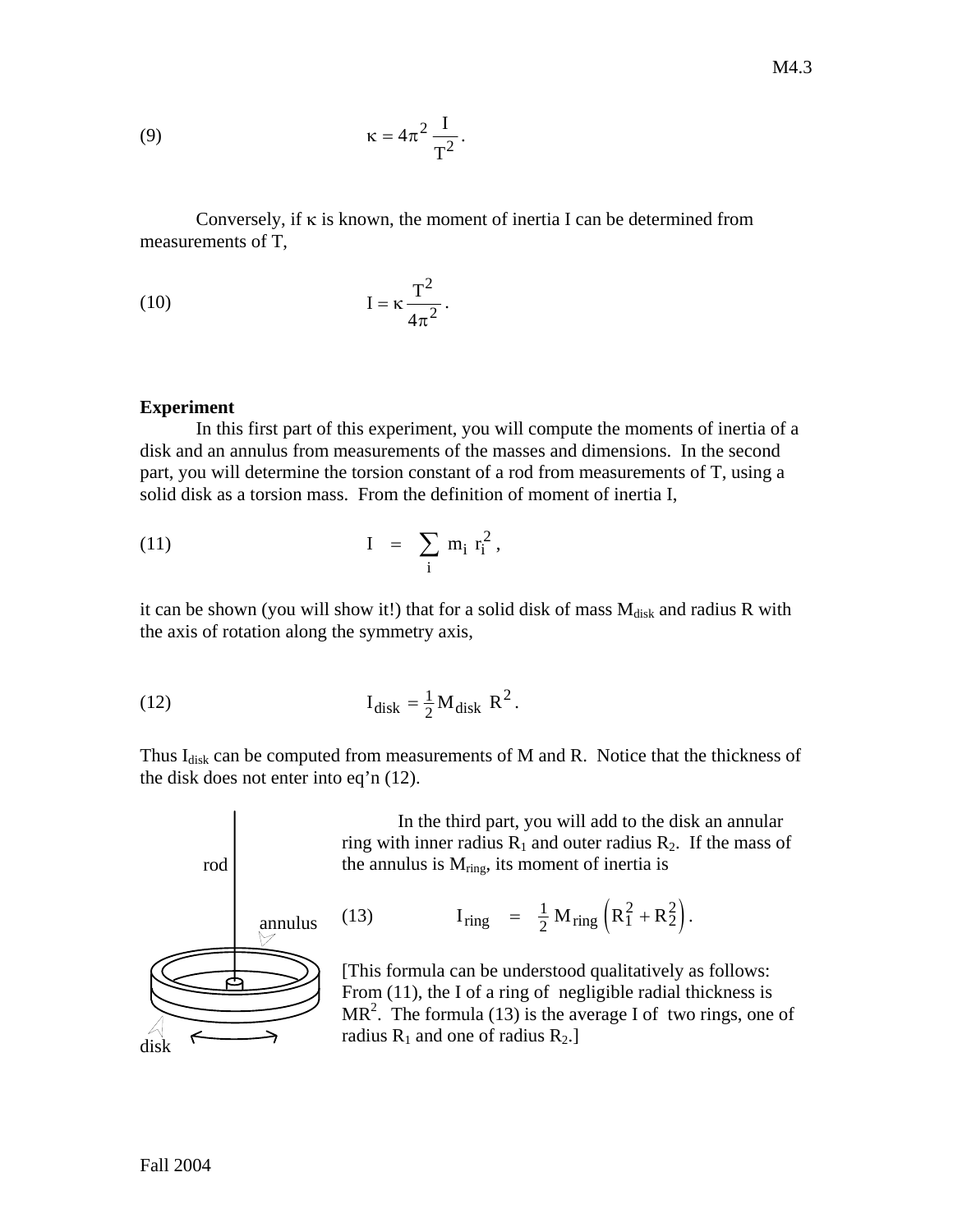Finally, in the last part of the experiment, you will determine the torsion constant κ of several wires of different radius r and experimentally discover the functional dependence of κ on r.

### **Procedure**

There are 4 torsion rods used in this experiment. Three of them are made of steel and one is made of brass. To determine which is the brass rod, use a magnet — it will attract the steel rods, but not the brass rod. All the rods have the same length, but the three steel rods have different diameters. The thickest steel rod and the brass rod have the same diameter.

## Part 1. Calculation of I<sub>disk</sub>, I<sub>ring</sub>

Begin by weighing the solid disk and the annular ring. They are quite heavy (a few kilograms) so use the 6000-gram-capacity scales only. [Do not attempt to weigh them on the smaller capacity scales! They are heavy enough to damage those scales.]

With a meter stick, measure the radius R of the disk and  $R_1$ ,  $R_2$  of the annulus. (To get the radius, measure the diameter and divide by 2.) Then compute  $I_{disk}$  and  $I_{ring}$ . For this lab, it is preferable to use cgs units(centimeter-gram-second), rather than mks units, because the values of I in this lab are very small in mks units. As usual, record your computed values for I with the correct number of significant figures.

The disk has a small cylindrical protrusion at its hub which is needed to attach the torsion rod. In one of the pre-lab questions, you will compute the moment of inertia of this little hub. Is its contribution to the total moment of inertia of the disk significant or negligible?

### **Part 2. Determination of** κ **of thinnest rod**

Choose the thinnest rod and use it to suspend the solid disk from the bracket on the wall as shown on the diagram below. Note that the ends of the rod have indentations where the set screws on the bracket and the disk should seat. Tighten the set screws carefully so you can feel them seat properly.

To prevent the disk from wobbling when it is oscillating, the axis of the disk can be kept fixed with a centering post, consisting of a pointed rod that spins freely on a mount. Place the centering post exactly below the center of the disk and raise the post so that its pointed end is seated in the hole in the center of the disk.

 There are two ways to measure the period of the oscillation. You can use a photogate timer in PERIOD mode and tape a piece of paper to the disk so that it interrupts the photogate. Use the reset switch to quickly make several measurements and estimate the best value of T.

An alternative way to measure the period is to use a stop watch and time the interval for several complete oscillations. If the time for N complete periods ( $N \approx 20$  or more) is T<sub>total</sub>, then the period is  $T = \frac{T}{T}$ N  $=\frac{1_{\text{total}}}{v}$ . [DO NOT measure one period twenty times! Measure the time for twenty periods once.] By measuring the time for several periods, the uncertainty in T, due to your reaction time, is reduced by a factor of N.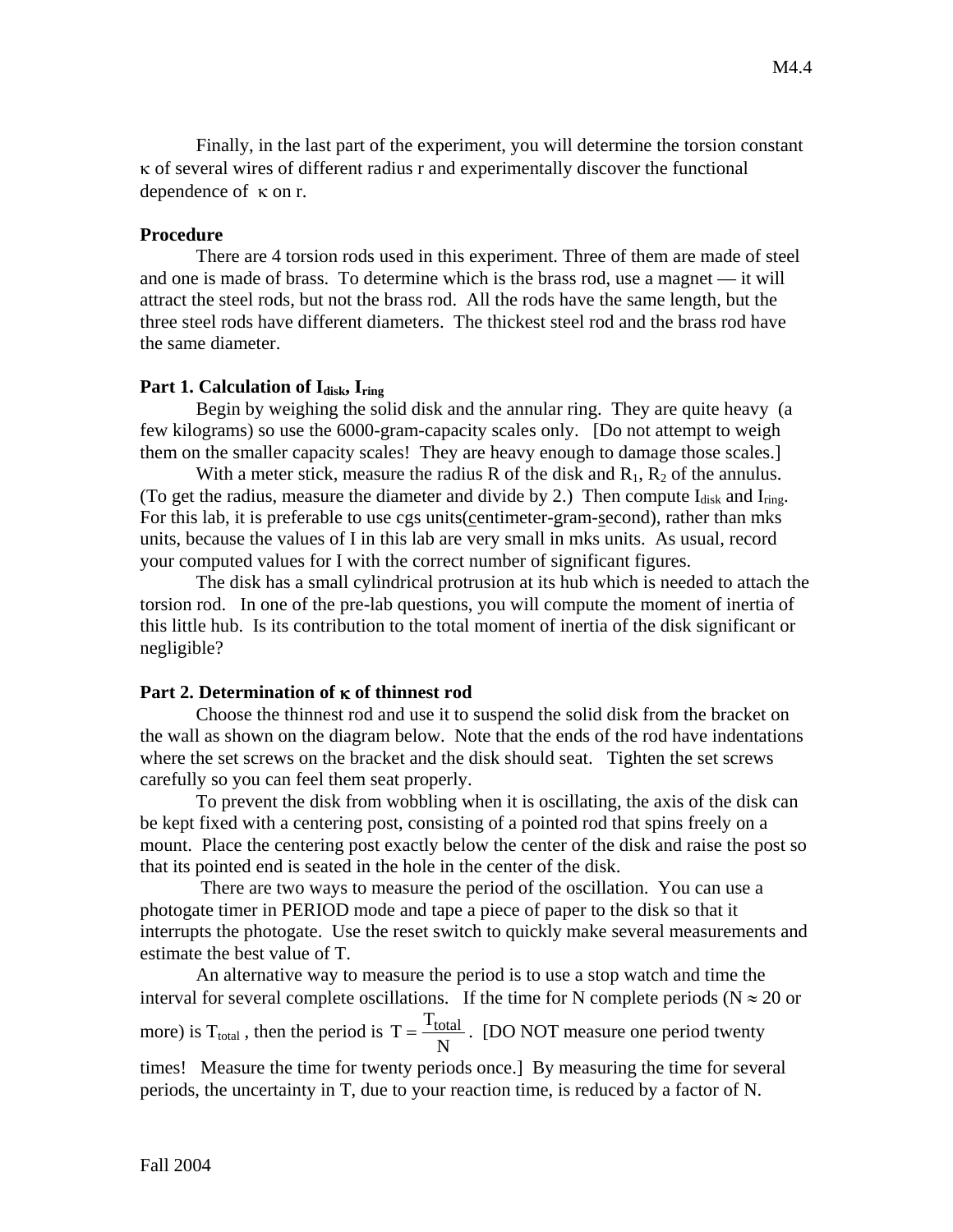$$
\delta T_{\text{total}} = \text{human reaction time} \approx 0.1 \text{ sec.} \qquad \delta T = \frac{\delta T_{\text{total}}}{N}
$$

For this part of the lab, measure the period both with the photogate timer and with the stopwatch and compare the two results. For subsequent measurements of T, you can choose one or the other.

Now, using your computed  $I_{disk}$  and your measured T, compute the torsion constant κ of the thin rod.



### Part 3. Measurement of I<sub>ring</sub>

With both the disk and the annulus suspended from the thin rod, measure the new period T. From your measurements of the period with and without the annulus and your computed I<sub>disk</sub>, determine I<sub>ring</sub>, as shown below, and compare with your earlier computed value of  $I_{ring}$ .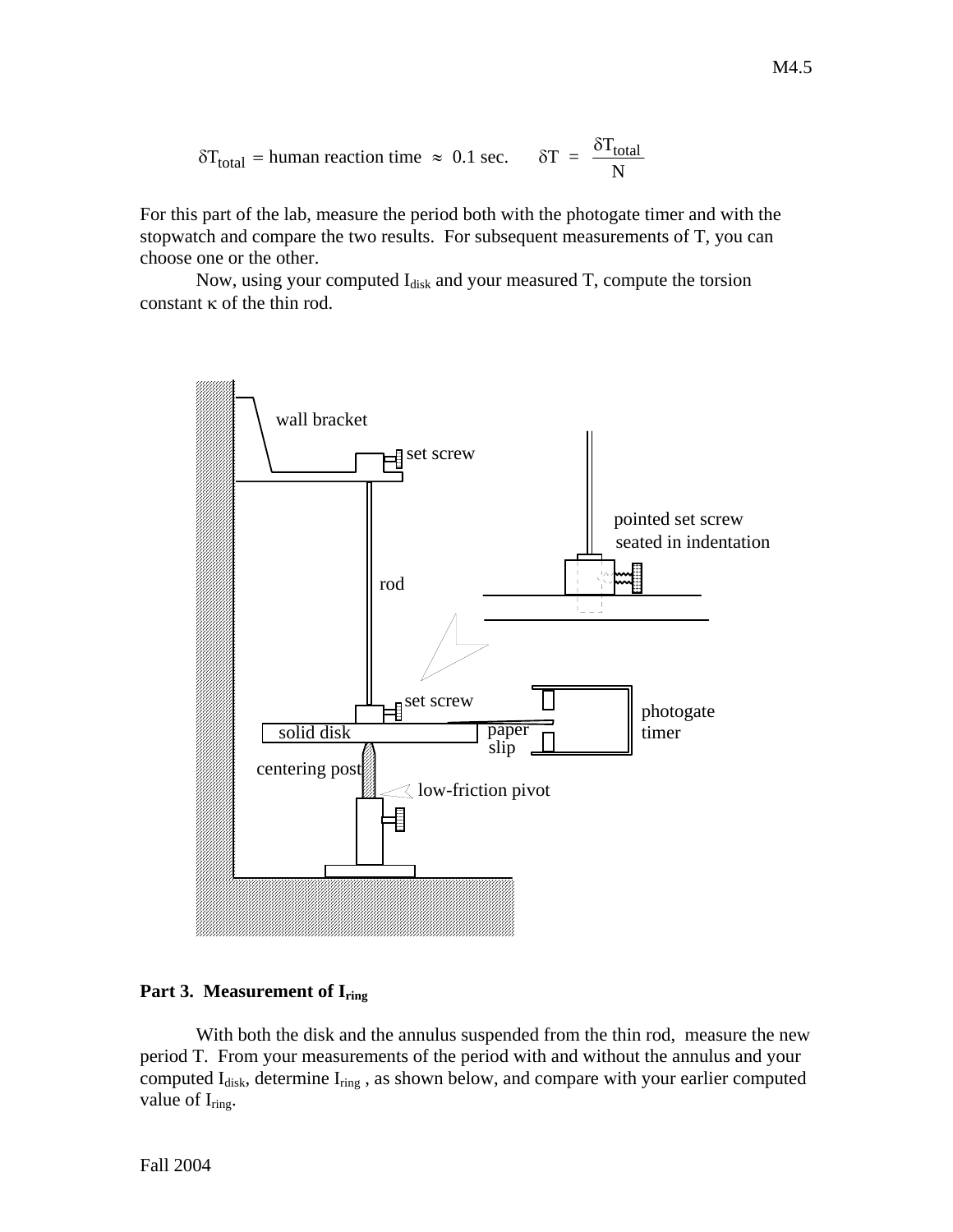T d = period with disk only  $T_{rd}$  = period with disk + ring

$$
\kappa = 4\pi^2 \frac{I_d}{T_d^2} = 4\pi^2 \frac{(I_d + I_r)}{T_{rd}^2} \Rightarrow \frac{T_{rd}^2}{T_d^2} = \frac{I_d + I_r}{I_d} = 1 + \frac{I_r}{I_d}
$$

$$
\Rightarrow I_r = I_d \cdot \left[ \left(\frac{T_{rd}}{T_d}\right)^2 - 1 \right]
$$

#### **Part 4. Dependence of** κ **on radius of rod.**

Using the precision calipers available (the metal ones in the gray plastic case), determine the radius r of each of the four rods. Using the disk alone (no annulus), measure the period T of the torsion oscillator with each of the three thicker rods. From your measured T's and computed  $I_{disk}$ , compute the torsion constant  $\kappa$  for each of the four rods. (κ for the thinnest rod was already determined in part 2.)

For a fixed length rod and a fixed composition, the torsion constant κ varies as some power of the radius r; that is,  $\kappa = A r^n$ , where A and n are constants. Your job is to determine the exponent n. With the data from the three steel rods make a plot of  $\kappa$  vs. r n where n is some *integer*. Vary n until the graph is a straight line through the origin.

Verify that you have the correct power n by computing the ratio  $\frac{\kappa}{2}$  $\frac{\pi}{r}$  for the three steel

rods. [If the graph is really a straight line through the origin, then the ratio should be a constant for all three rods.]

On the same graph, plot the point for the brass rod. You will have to create a second trace for that single point, and, in the plot format window, set the trace type to points and symbol to box or diamond, etc. Is brass stiffer than steel or vice-versa?